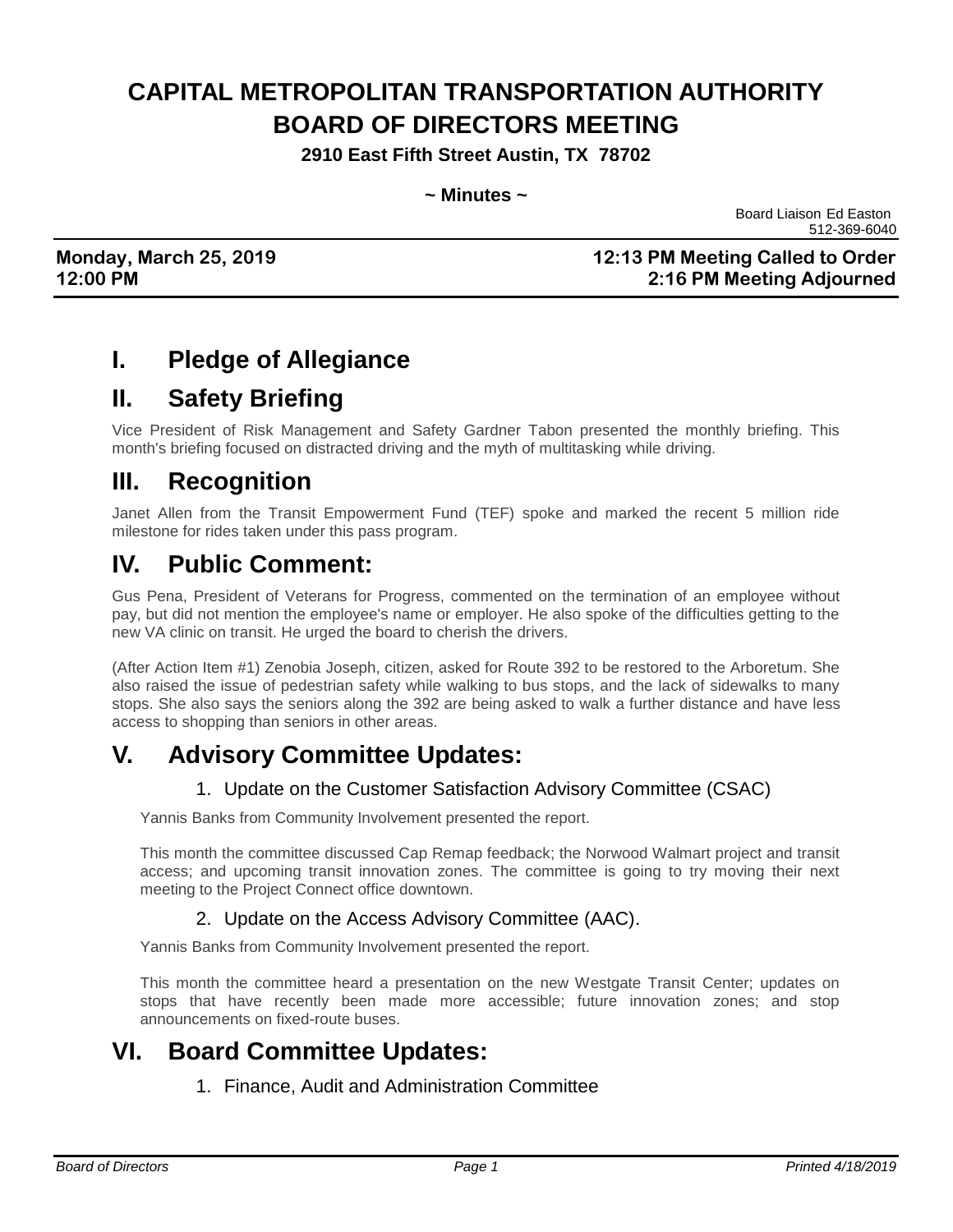Chair Mitchell provided the report. The committee met on March 13th and recommended the approval of the Fare Collection Consulting Services contract on today's agenda, and heard an Internal Audit update.

#### 2. CAMPO update

Board member Mitchell relayed that CAMPO did not meet this month.

#### **VII. Consent Items**

1. Approval of Minutes from the February 25, 2019 Board Meeting

2. Approval of a resolution authorizing the President & CEO, or his designee, to execute a task order contract with Four Nines Technologies to provide Fare Collection Consulting Services for a base period of five years in an amount not to exceed \$950,000.

#### **VIII. Action Items:**

1. Approval of a resolution authorizing the President & CEO, or his designee, to implement the June 2019 Service Changes.

Executive Vice President of Planning and Development Todd Hemingson presented this item.

Todd gave a presentation with a summary of the changes. Most of these changes represent adjustments to the larger changes made under Cap Remap or service-level adjustments to school services. We are also anticipating the opening of the new Westgate Transit Center, and making a change to the Route 470 in Manor to create a new on-demand service. By working with Travis County we will be able to provide service outside the main service area.

Todd also discussed the disruption to MetroRail service that will occur during construction of the new Downtown Station. From roughly June to October a bus shuttle will provide service between Plaza Saltillo and Downtown. We expect some ridership decline on rail while this disruption is occurring.

Board member Travillion encouraged the planning team to reach out and both attend school PTA meetings and use public radio and minority media when publicizing the new Manor service.

Board member Kitchen asked for more information about public feedback received for these changes, including the Westgate Transit Center. Todd replied that he believed the feedback was minimal but would follow up.

| <b>RESULT:</b>   | ADOPTED [6 TO 0]                                       |
|------------------|--------------------------------------------------------|
| <b>MOVER:</b>    | Eric Stratton, Board Member                            |
| <b>SECONDER:</b> | Rita Jonse, Board Member                               |
| AYES:            | Mitchell, Cooper, Kitchen, Jonse, Travillion, Stratton |
| AWAY:            | Garza                                                  |
| <b>RECUSED:</b>  | Renteria                                               |

2. Approval of a resolution authorizing the President & CEO, or his designee, to finalize and execute a contract with Flowbird to provide Ticket Vending Machines (TVMs) for a base period of one year with nine optional one-year periods plus a ten percent (10%) contingency in an amount not to exceed \$4,926,486.

CFO Reinet Marneweck presented this item.

Reinet gave a brief presentation on overall fare strategy and the ticket vending machines that would be purchased under this agreement. This is a state of good repair project, to replace machines that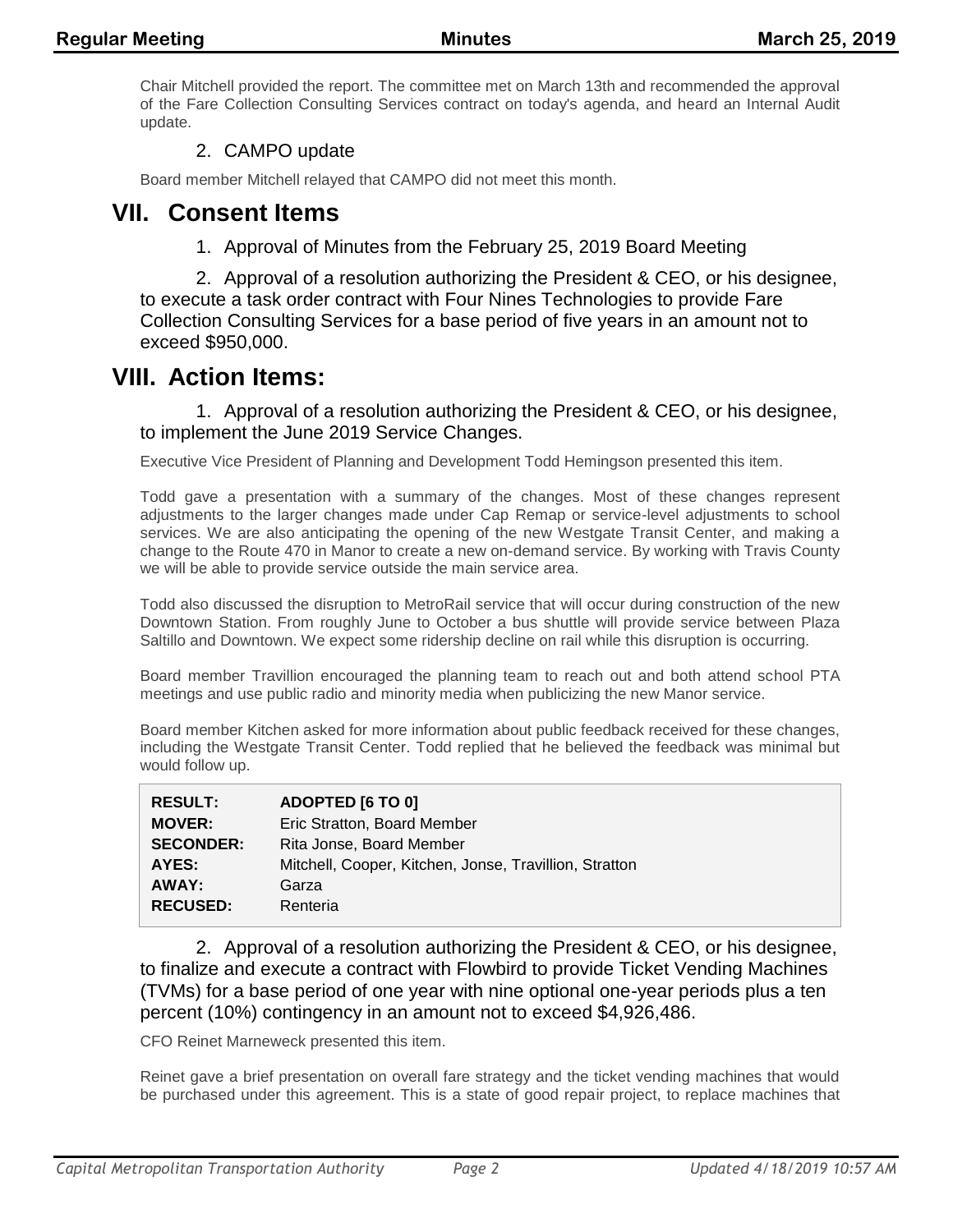are twelve years old and are out of PCI compliance. These machines are by the same manufacturer and will be in some ways very similar to the machines used to purchase street parking in the city of Austin. Parkeon dba Flowbird has extensive transit experience across the world. Reinet also reviewed pricing on the model chosen and a project timeline.

Board member Stratton commented on some of the difficulties of using the current TVMs and asked about the lifespan and maintenance of the new machines.

| <b>RESULT:</b>   | ADOPTED [7 TO 0]                                                 |
|------------------|------------------------------------------------------------------|
| <b>MOVER:</b>    | Eric Stratton, Board Member                                      |
| <b>SECONDER:</b> | Rita Jonse, Board Member                                         |
| AYES:            | Mitchell, Cooper, Kitchen, Jonse, Renteria, Travillion, Stratton |
| AWAY:            | Garza                                                            |

3. Approval of a resolution authorizing the President & CEO, or his designee, to finalize and execute a contract with AECOM to provide Orange Line Preliminary Engineering Design Services and recommendation of the Locally Preferred Alternative in accordance with the NEPA process and FTA requirements. The contract is for a base period of one year with one option period of two years plus one option period of one year in the amount as follows: one (1) base year for a total not to exceed amount of \$5,082,528.34 plus 10% contingency in the amount of \$508,252.83 for a not exceed amount of \$5,590,782 for the base period; and one (1) two-year plus one (1) one-year options with a value not to exceed \$12,048,640.

Project Connect Program Officer Dave Coach presented this item, which included his later agenda item - the Project Connect update.

Dave gave an overview of the Orange Line timeline, the details of this procurement, and the federal process. There will be an Orange Line pre-scoping Open House on April 8th.

A similar process is being followed for the Blue Line PE/NEPA contract. That should be awarded at the April board meeting. Additional Project Connect components/contracts will follow. Dave also reviewed the Public Involvement Plan and finalizing the dashboard that will display involvement metrics.

Chair Cooper asked for clarification of some language in the resolution itself. Board member Kitchen asked for further clarification on the timing of the approval of the Locally Preferred Alternative (LPA) and timing of the approval of the BRT components of the project. She also asked about the timeline for completion of the analysis for Park & Ride projects under the plan, and how the contractors will participate in the public involvement process.

Board member Stratton asked about exercising the option for Phase II portion of this contract. President Clarke clarified that once the board approves an LPA the agency will continue to move forward with this contract in place.

Board member Travillion asked if the contract's DBE/SBE information could be further broken out with gender and ethnicity classification.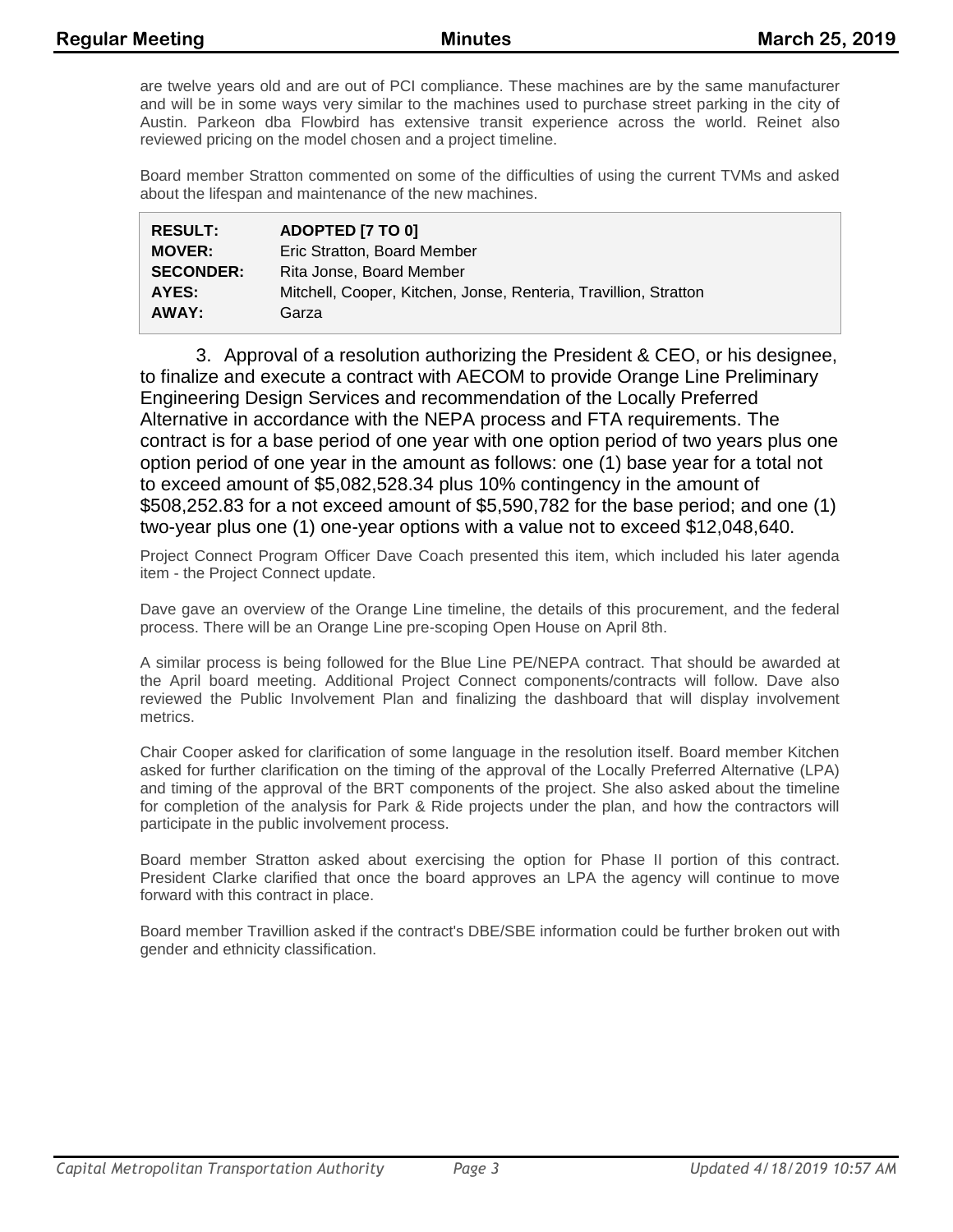| <b>RESULT:</b>   | ADOPTED [7 TO 0]                                                 |
|------------------|------------------------------------------------------------------|
| <b>MOVER:</b>    | Eric Stratton, Board Member                                      |
| <b>SECONDER:</b> | Sabino Renteria, Board Member                                    |
| AYES:            | Mitchell, Cooper, Kitchen, Jonse, Renteria, Travillion, Stratton |
| AWAY:            | Garza                                                            |

4. Approval of a resolution authorizing the President & CEO, or his designee, to finalize and execute a contract with CDW Government LLC to acquire workstation technology in an amount not to exceed \$300,000.

Interim Chief Information Officer Jane Schroter presented this item.

This contract will replace out of life-cycle equipment and components.

Board member Travillion asked whether we had ever compared the cost of leasing this equipment vs. purchasing. Jane responded that Finance had run the analysis on this contract and concluded that purchasing was a better option for the agency.

| <b>RESULT:</b>   | ADOPTED [7 TO 0]                                               |
|------------------|----------------------------------------------------------------|
| <b>MOVER:</b>    | Jeffrey Travillion, Board Member                               |
| <b>SECONDER:</b> | Rita Jonse, Board Member                                       |
| AYES:            | Mitchell, Cooper, Garza, Jonse, Renteria, Travillion, Stratton |
| AWAY:            | Kitchen                                                        |

5. Approval of a resolution authorizing the President & CEO, or his designee, to finalize and execute a contract with Muñiz Concrete and Contracting, Inc. for the installation of shelters, benches, litter containers and related improvements at 125 bus stops for \$2,964,979 plus a 25% contingency for a total amount not to exceed of \$3,706,224.

Vice President of Capital Projects Ken Cartwright presented this item.

These improvements would be installed at 125 bus stops to fulfill our service standard that calls for additional amenities at stops with greater than 50 boardings a day. Stops that serve more than 5 routes (15 locations) will also have previously-procured e-Paper displays and to-be-procured in the future solar lighting installed under this contract.

Board member Stratton asked about amenity upgrades for the stop at 15th and Colorado and whether that stop was included.

Board member Garza asked about flexibility under the service standards to provide amenities at stops that don't meet the thresholds under special circumstances.

During the presentation of the next Action Item (#6) Board member Stratton raised a question about the contingency amount for this contract -- whether it was Capital Metro's practice to include contingency to cover unforeseen costs (as in Action Item 6) or for extra items that could be covered under the same contract (as Ken suggested for this item). Ken replied that the normal practice was to use contingency for unforeseen circumstances, and that this contract was unique. President Clarke explained that in this case the better term for the additional money might have been "reserve", since the money would first be used to cover cost overruns under the original scope and only then be used to fund further stops.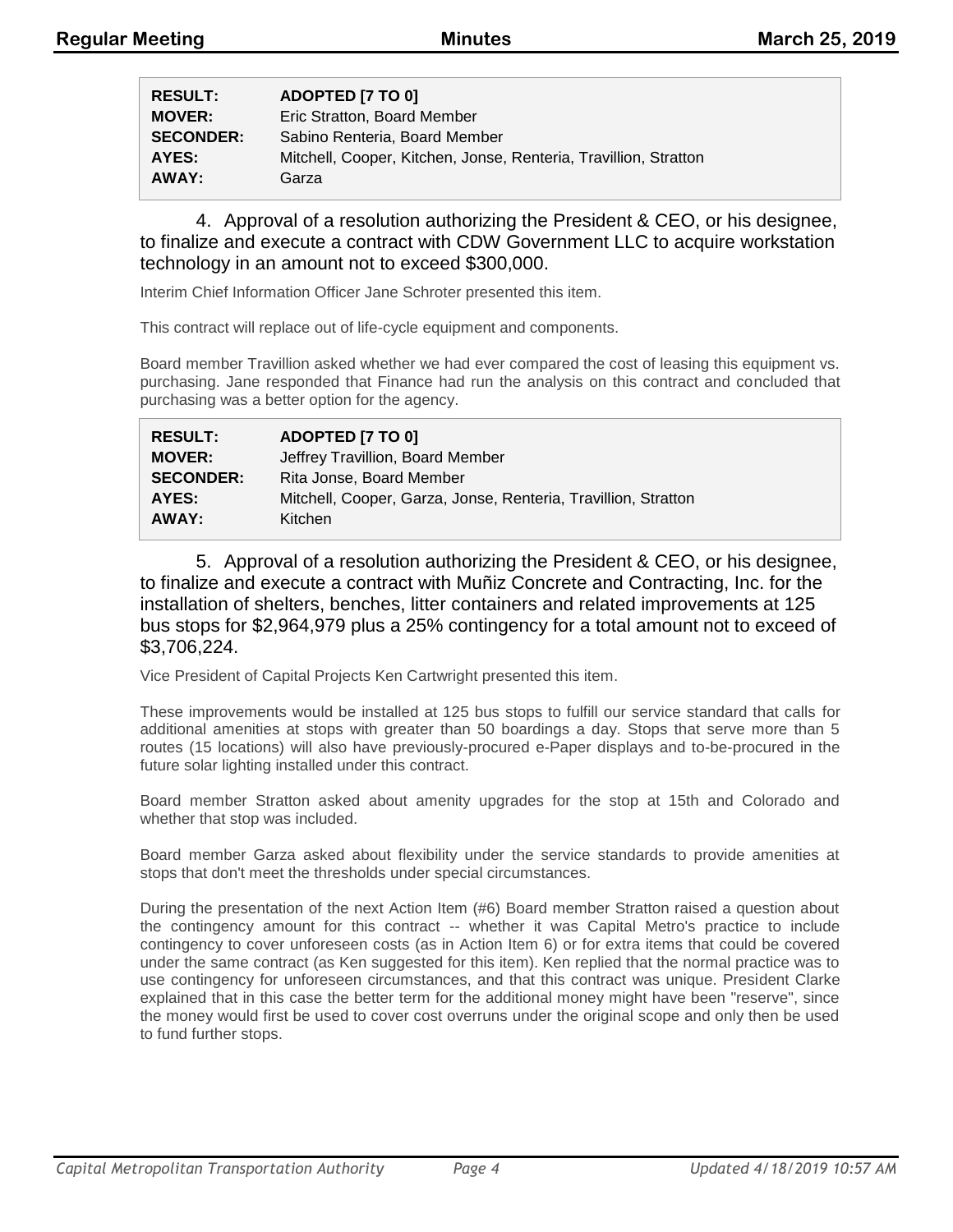| <b>RESULT:</b>   | <b>ADOPTED [UNANIMOUS]</b>                                              |
|------------------|-------------------------------------------------------------------------|
| <b>MOVER:</b>    | Rita Jonse, Board Member                                                |
| <b>SECONDER:</b> | Ann Kitchen, Board Member                                               |
| AYES:            | Mitchell, Cooper, Garza, Kitchen, Jonse, Renteria, Travillion, Stratton |

6. Approval of a resolution authorizing the President & CEO, or his designee, to amend the Muñiz Concrete & Contracting, Inc. contract #200300 to increase contingency funding by \$147,750 for the construction of additional MetroRapid stations for a not to exceed total contract amount of \$1,846,874.

Vice President of Capital Projects Ken Cartwright presented this item.

This additional contingency is needed to cover construction expenses that were higher than expected due to underground utilities. There is a water line at the station at North Lamar and North Loop that is much shallower than expected that will need to be protected.

| <b>RESULT:</b>   | ADOPTED [7 TO 0]                                               |
|------------------|----------------------------------------------------------------|
| <b>MOVER:</b>    | Jeffrey Travillion, Board Member                               |
| <b>SECONDER:</b> | Eric Stratton, Board Member                                    |
| AYES:            | Mitchell, Cooper, Garza, Jonse, Renteria, Travillion, Stratton |
| AWAY:            | Kitchen                                                        |

7. Approval of a resolution authorizing the President & CEO, or his designee, to execute a task order contract with McGray and McGray Land Surveyors for Real Property Surveying Services for three (3) base years with two (2) options years in an amount not to exceed \$2,955,000.

Vice President of Real Estate and Property & Asset Management Shanea Davis presented this item.

Board member Stratton asked if we had ever considered hiring staff who could perform these services, since there appears to be a frequent need. Shanea and President Clarke explained that the use of surveyors ebbs and flows greatly depending on what projects are ongoing.

| <b>RESULT:</b>   | ADOPTED [7 TO 0]                                               |
|------------------|----------------------------------------------------------------|
| <b>MOVER:</b>    | Delia Garza, Vice Chair                                        |
| <b>SECONDER:</b> | Rita Jonse, Board Member                                       |
| AYES:            | Mitchell, Cooper, Garza, Jonse, Renteria, Travillion, Stratton |
| AWAY:            | Kitchen                                                        |
|                  |                                                                |

8. Approval of a resolution authorizing the President & CEO, or his designee, to finalize and execute a contract with Apollo Video Technology for the installation of a High Definition (HD) video system in 16 Capital Metro police vehicles for an amount not to exceed \$168,854.

Director of Security Darryl Jamail presented this item.

Board member Travillion asked whether the officers have bodycams when they exit their vehicles. Darryl explained that as all of our officers are also APD officers, they are required to wear their APD bodycams, and that we have an agreement in place with them to share that video if the need arises.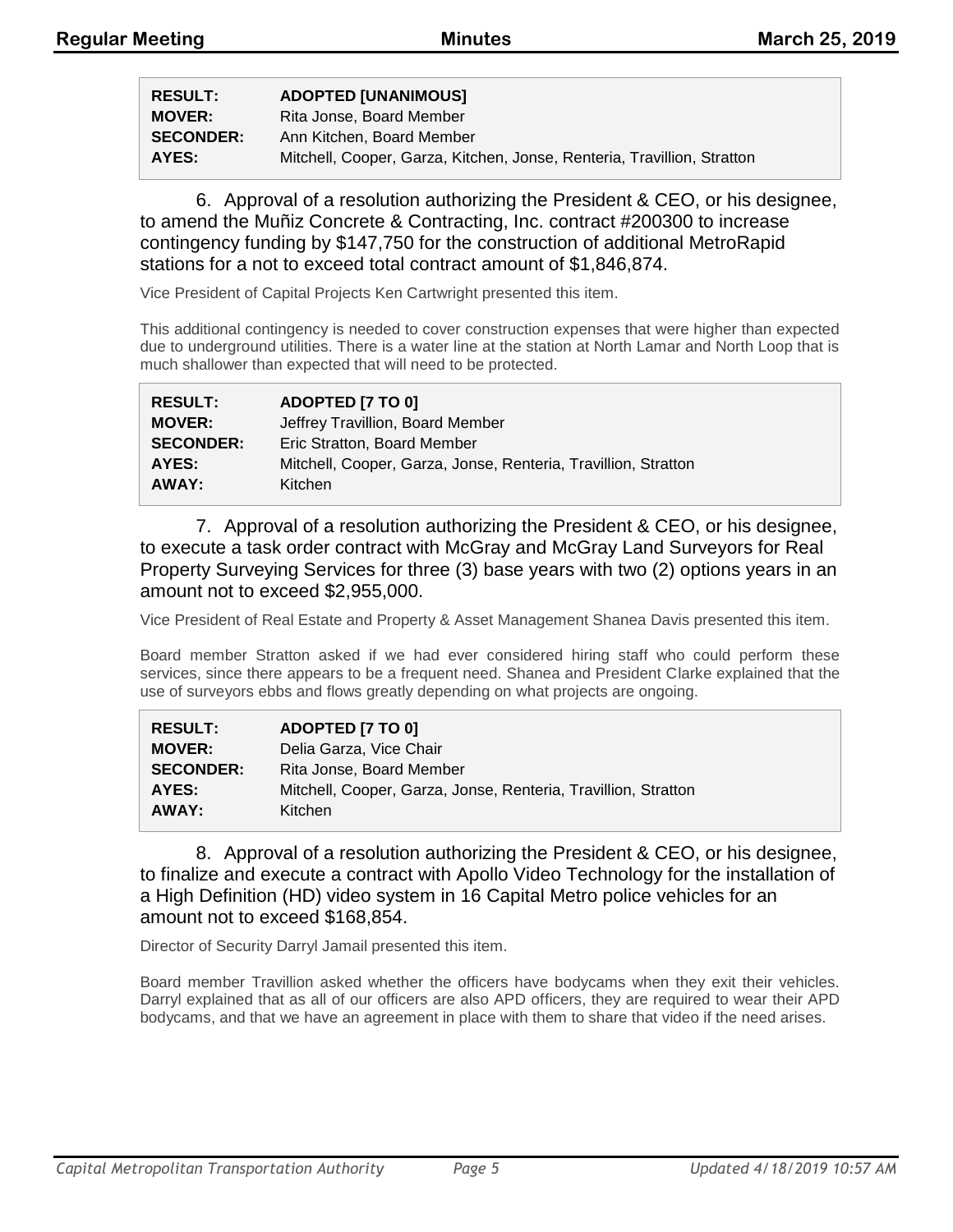| <b>RESULT:</b>   | <b>ADOPTED [UNANIMOUS]</b>                                              |
|------------------|-------------------------------------------------------------------------|
| <b>MOVER:</b>    | Delia Garza, Vice Chair                                                 |
| <b>SECONDER:</b> | Eric Stratton, Board Member                                             |
| AYES:            | Mitchell, Cooper, Garza, Kitchen, Jonse, Renteria, Travillion, Stratton |

9. Approval of a resolution to rescind Board Resolution, CMTA 2014-84 Installing or Modifying At-Grade Railroad Crossing Warning Systems Located on Capital Metro Rail which was adopted by a resolution of the Board of Directors as it is an internal operating procedure that does not require approval by the Board of Directors for future actions and amendments.

Vice President of Rail Operations Dave Dech presented this item.

When this resolution was adopted our rail line was fairly new, and the board at that time wished to have greater oversight over contractors who worked on the rail line. Rescinding this resolution would allow municipalities along the rail line to work directly with contractors who have prior approval from Capital Metro, with full oversight and approvals throughout the construction process. This will simplify the budgeting both for Capital Metro and the municipality, allow work to be completed more quickly, and not result in compromised safety or oversight. Previously we had to budget for the work to be done and then be reimbursed by the municipality after it was complete.

Board member Travillion asked about which contractors might qualify for this type of work. President Clarke clarified that contractors must have passed rigorous safety and Federal Railroad Administration requirements. Contractors will be chosen by the municipality, not Capital Metro.

| <b>RESULT:</b>   | <b>ADOPTED [UNANIMOUS]</b>                                              |
|------------------|-------------------------------------------------------------------------|
| <b>MOVER:</b>    | Eric Stratton, Board Member                                             |
| <b>SECONDER:</b> | Rita Jonse, Board Member                                                |
| AYES:            | Mitchell, Cooper, Garza, Kitchen, Jonse, Renteria, Travillion, Stratton |

10.Approval of a resolution authorizing the President & CEO, or his designee, to finalize and execute a contract for the Printing of System Maps to Richmond Printing in an aggregate not to exceed \$807,500, for one (1) base year plus four (4) one option years.

Vice President of Marketing and Communications Brian Carter presented this item.

Despite increase availability of digital information, the system map remains a very popular piece of collateral.

| <b>RESULT:</b>   | <b>ADOPTED [UNANIMOUS]</b>                                              |
|------------------|-------------------------------------------------------------------------|
| <b>MOVER:</b>    | Eric Stratton, Board Member                                             |
| <b>SECONDER:</b> | Ann Kitchen, Board Member                                               |
| AYES:            | Mitchell, Cooper, Garza, Kitchen, Jonse, Renteria, Travillion, Stratton |

### **IX. Discussion Items**

#### 1. Project Connect Update

This update was included with earlier Action Item #3.

### **X. Reports:**

1. President's Report